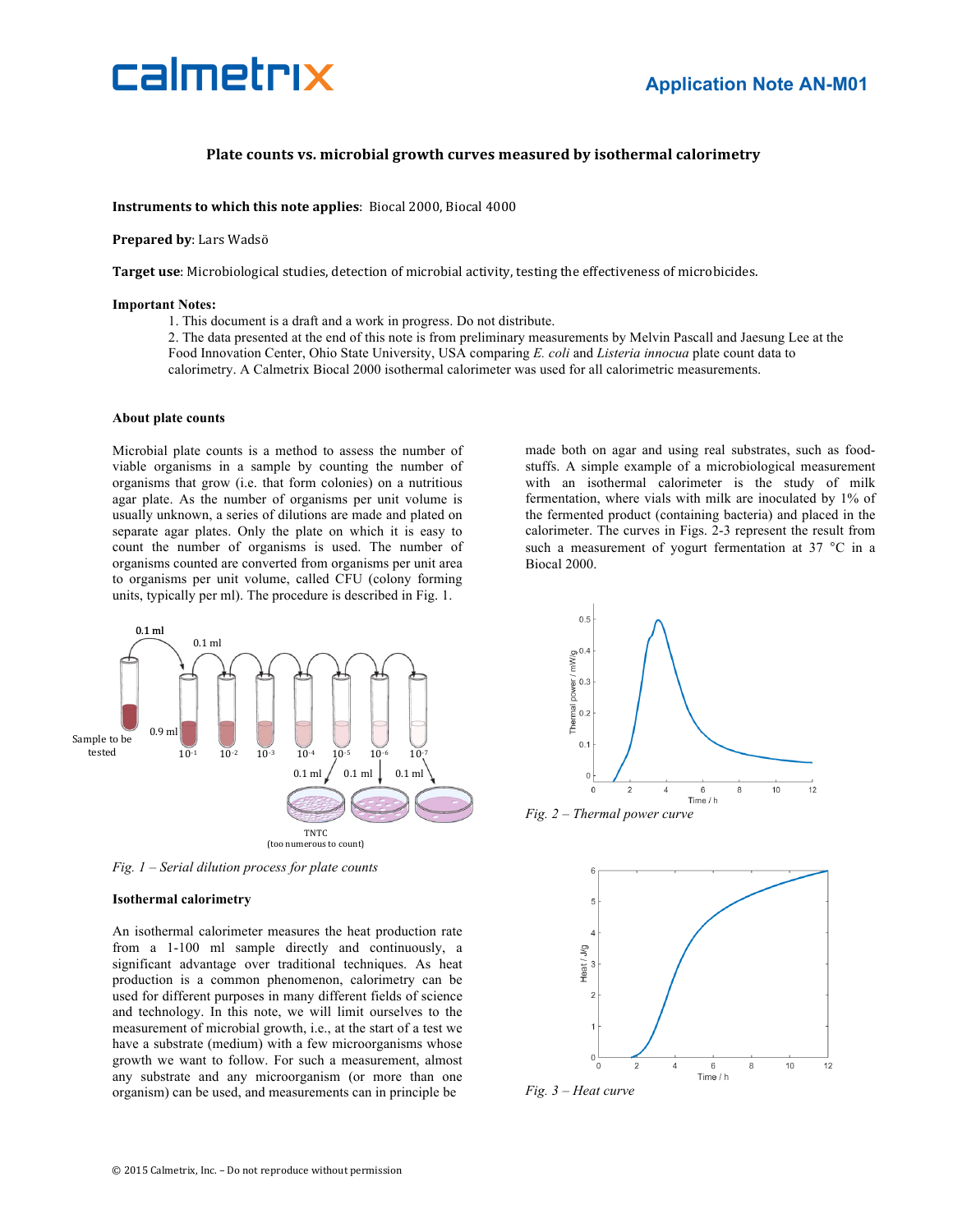# calmetrix

## **Application Note AN-M01**

The primary result of such a test is the curve in Fig. 2: the thermal power (heat production rate) as a function of time. The curve in Fig. 3 is the integrated thermal power curve, or the heat, as a function of time. Both these representations can be used in the interpretation of results. The interpretation of isothermal calorimetric growth curves is discussed in more detail by Braissant et al. [1].

### **Isothermal calorimetry as a complement to plate counts**

Plate counts can be used for many different types of studies and isothermal calorimetry can be a complement as it is a much less labor intensive and often faster method. However, isothermal calorimetry is not a replacement for plate counts, and the results will in many cases not be identical, as the two methods measure quite different parameters: plate counts assess the number of viable organisms in a sample (at a certain time), while calorimetry assesses the activity of these microorganisms by continuous measurement of the heat they produce.

As different microorganisms have different heat outputs per cell, isothermal calorimetry is not a general method to quantify the number of cells in a sample. A sample may also have been depleted of its nutrients and therefore produce negligible heat from the microorganisms in it. If the sample is out-plated on a nutritious agar, there will be quick growth. Similarly, there will be quick and generally measurable heat if the out-plated agar is placed in the calorimeter. This note lists some examples where isothermal calorimetry can complement plate counts.

### *Challenge tests*

According to Curale and Vestergaard, "A microbial challenge study is used to simulate what happens to a product during processing, distribution and subsequent preparation and handling should it become contaminated. A properly carried out microbiological challenge study is performed by inoculating selected microorganisms into a food or formulation to determine if the organisms would present a potential health hazard or spoilage risk" [2].

The normal way to do this is to inoculate a food/formulation, while keeping it at a temperature of interest, and taking samples for plate counts at regular time intervals. This is a rather labor intensive measurement as several replicates are needed for every dilution at every time point of analysis. In contrast, with isothermal calorimetry only one sample is needed and the result is directly available (not after the plate count procedure). Inoculation of calorimetric samples can be made as shown in Fig. 4. Note that the sterilization step is optional, depending on the nature of the food system and the objective of the test.



*Fig. 4 – Test preparation of calorimetric samples.*

### *Detecting the presence of microorganisms*

This application refers to detection of microbial activity in a nutritious substrate that is expected to be free of microorganisms, for example human samples (blood, urine), or a pasteurized/sterilized food-stuff. In these cases, isothermal calorimetry can be an effective alternative to plate counts. Instead of waiting for colonies to grow on agar plates, the sample is monitored in the calorimeter in real time. This is often faster than plate counts, since one can conclude as to the presence of microorganisms as soon as the onset of exponential growth is seen in the calorimetric curve.

The comparison between the traditional plate count approach and calorimetry is shown schematically in Fig. 5 below.



*Fig 5 – Traditional vs. calorimetric method to test for the presence of microorganisms*

### *Influence of additives*

In industry and academia, it is common to assess the influence of a given additive on the activity of microorganisms. Typical examples of systems for which such studies are of interest are additions of preservatives to food-stuffs and additions of antimicrobial compounds to infectious bacteria. It is possible to do such studies using plate counts either by assessing the growth of microorganisms on plates with different concentrations of the additive, or by standard plate counting samples from cultures with different numbers of organisms.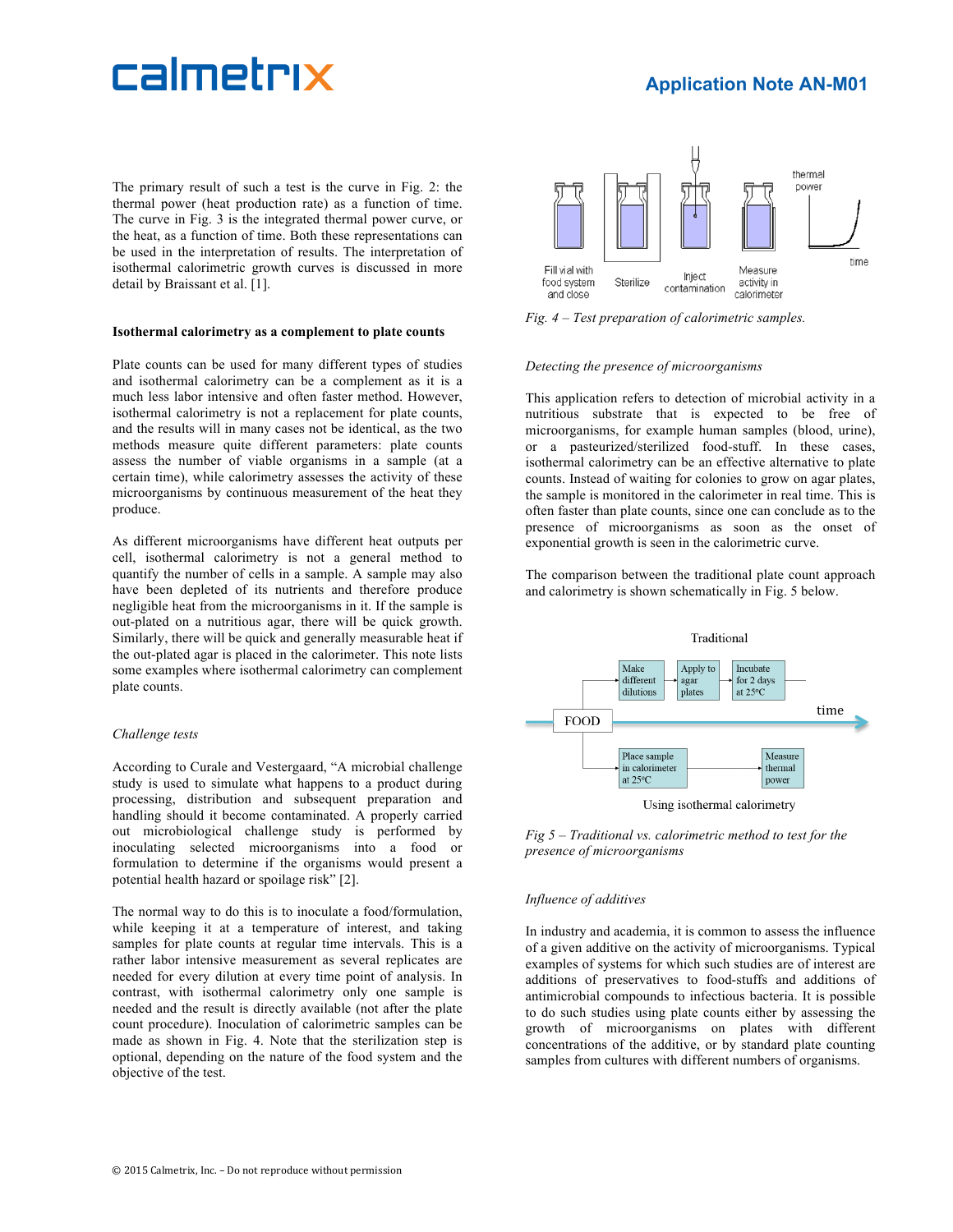## calmetrix

Isothermal calorimetry can directly measure growth curves, which makes it easy and convenient to assess the influence of additives. An example of this is shown in Fig. 6 below, where different additives were tested as possible preservatives of carrot juice.



*Fig. 6- The effect of different additives on the preservation of carrot juice. The thermal power is representative of microbiological growth.*

### *Quantification of exponential growth curves*

This application is similar to the first phase of the fermentation example in Figs. 2-3. With isothermal calorimetry, we take the inoculated sample and place it in the calorimeter; with plate counts we would inoculate a large sample and take sub-samples of this sample at different times, which would then be diluted, out-plated and placed in a thermostated cabinet. After a certain time the CFUs on each plate would then be counted. But if we are only interested in the maximum growth rate (i.e. parameters such as doubling time, time constant, etc.) we can also derive this information from the calorimetric results, by quantification of the densitiy of active microorganisms as detailed below.

### *Quantification of the density of active microorganisms*

In this case, the use of calorimetry has a similar goal to the plate count technique: to determine the total number of organisms per unit volume. For plate counts this is assessed as colony forming units (CFUs), but for calorimetry I prefer to use the term "density of active microorganisms", DAM. As was stated above, different microorganisms have different heat productions per cell, so it is not possible for calorimetry to be a general tool to measure DAM or CFU, but for cases where it is known how much heat each organism produces. isothermal calorimetry may complement plate counts.

Examples of such cases could be fermentation processes (where one has added a single known culture organism) and medical applications where the identity of the infectious organisms is known.

### **Comparison between plate counts and isothermal calorimetry**

The data discussed in this note is from preliminary measurements by prof. Melvin Pascall and Jaesung Lee from the Food Innovation Center at Ohio State University, USA comparing *E. coli* and *Listeria innocua* plate count data to calorimetry. Two organisms (*E. coli* and *Listeria innocua*) were used to inoculate samples at three dilutions  $(10^1, 10^2, \text{ and})$  $10<sup>3</sup>$  CFUs per ml). The growth was then followed using isothermal calorimetry (25 ml samples in a Calmetrix Biocal 2000 at 37 °C) and at regular times by taking samples for outplating and later plate counts. As an example of the primary conclusions, the results for *E. coli* at a dilution corresponding to  $10^2$  CFUs/ml are shown in Fig. 7.

### *Plate counts*



*Fig. 7 – Determination of doubling time by plate count, E.Coli at 102 CFU/ml dilution.*

### *Isothermal calorimetry*

Fig. 8 shows the whole calorimetric measurement. Fig. 9 shows the exponential curve fit for the exponential growth part of the data (between the red stars in Fig. 8). The small peak on the exponential slope was visible in all calorimetric measurements.



*Fig. 8 – Calorimetric measurement of E. coli inoculation*